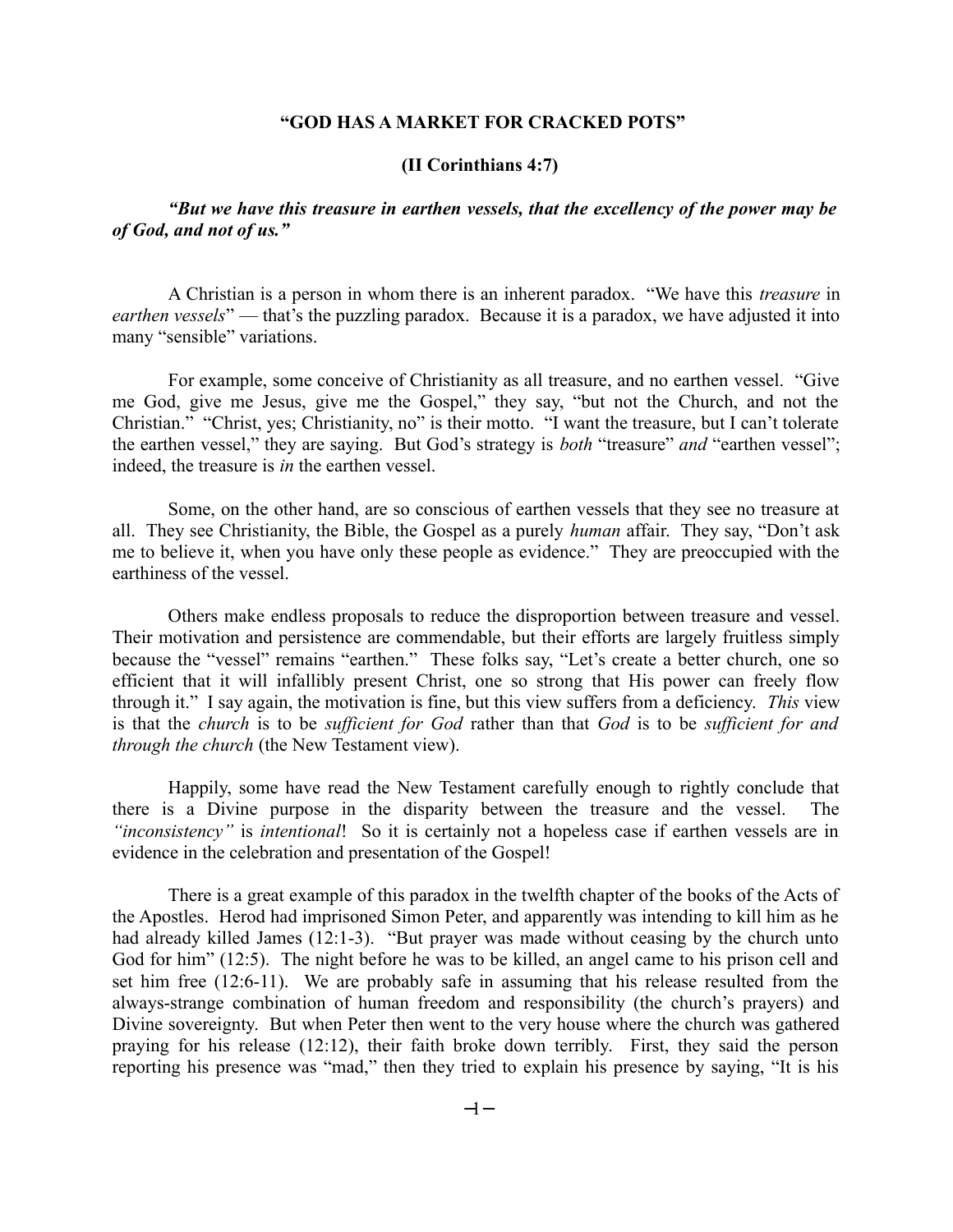angel" (12:15). Do you see the frailty of the "vessels"? There was faith there, true faith, such faith as could secure an answer from God; but the weakness of man was still very evident. You see, God's power is manifest in human weakness. Christianity is not the removal of weakness, nor is it merely the manifestation of Divine power; it is the manifestation of Divine power in human weakness. And this weakness does not limit God's power.

Let's examine this marvelous text under four divisions: first, the Gospel treasure that is identified; second, the gracious trust that is imparted; third, the glorious transaction that is indicated; and finally, the great truths that are implied.

### **I. THE GOSPEL TREASURE**

"We have *this treasure."* What is this treasure? Many attempts have been made to define the treasure, and most of them are reasonably on target. Some have said that the treasure is the Presence of Jesus Christ, others that it is the power of the Holy Spirit, and still others that it is the precious Word of God. And, without question, these are fabulous treasures! But there is always a Divine genius exposed when we let the Scriptures speak for themselves.

The one great descriptive term that is used in defining the treasure is the phrase, "The glorious Gospel of Christ" (II Cor. 4:4). So the treasure is the "Gospel." However, we can identify three distinct aspects of the Gospel in this passage, and each is a vital part of the "treasure."

First, the *Lord* of the Gospel may be regarded as the treasure. Remove Jesus and all Gospel value is gone! In Ephesians 3:8, Paul spoke of "the unsearchable (untrackable) riches of Christ." Colossians 3:2 says, "In Christ are hid all the treasures of wisdom and knowledge." Colossians 2:9 says, "In Christ dwells all the fulness of the Godhead bodily" — so even This Treasure (all the fulness of God) was in an earthen vessel, the physical body of Jesus! The treasure is Jesus, the *Lord* of the Gospel.

Second, we may view the *luxuries* of the Gospel as the treasure. The Gospel is replete with incredible riches and luxuries. The book of Ephesians is an itemized account of many of these riches. It speaks of "the riches of God's grace" (1:7), "the riches of the glory of God's inheritance in the saints" (1:18), the riches of His mercy (2:4), "the *exceeding* riches of His grace" (2:7), etc. There are in the Gospel the riches of pardon, forgiveness, justification, reconciliation, redemption, regeneration, conversion, adoption, sanctification, expectation, glorification, etc. All of the communicable attributes of  $God - love$ , joy, peace, etc.  $-$  are items in the list of Gospel luxuries, and these comprise a great part of the treasure of our text.

Finally, our text directs us to think of the *light* of the Gospel as the treasure. Verse four speaks of "the light of the glorious Gospel of Christ." And verse six draws a Gospel parallel from creation itself in these words: "For God, who commanded the light to shine out of darkness, has shined in our hearts, to give the light of the knowledge of the glory of God in the face of Jesus Christ." We must not miss the sequence of verses here, the connection between this verse and our text (the next verse): "But we have this treasure (the light of verse 6) in earthen vessels."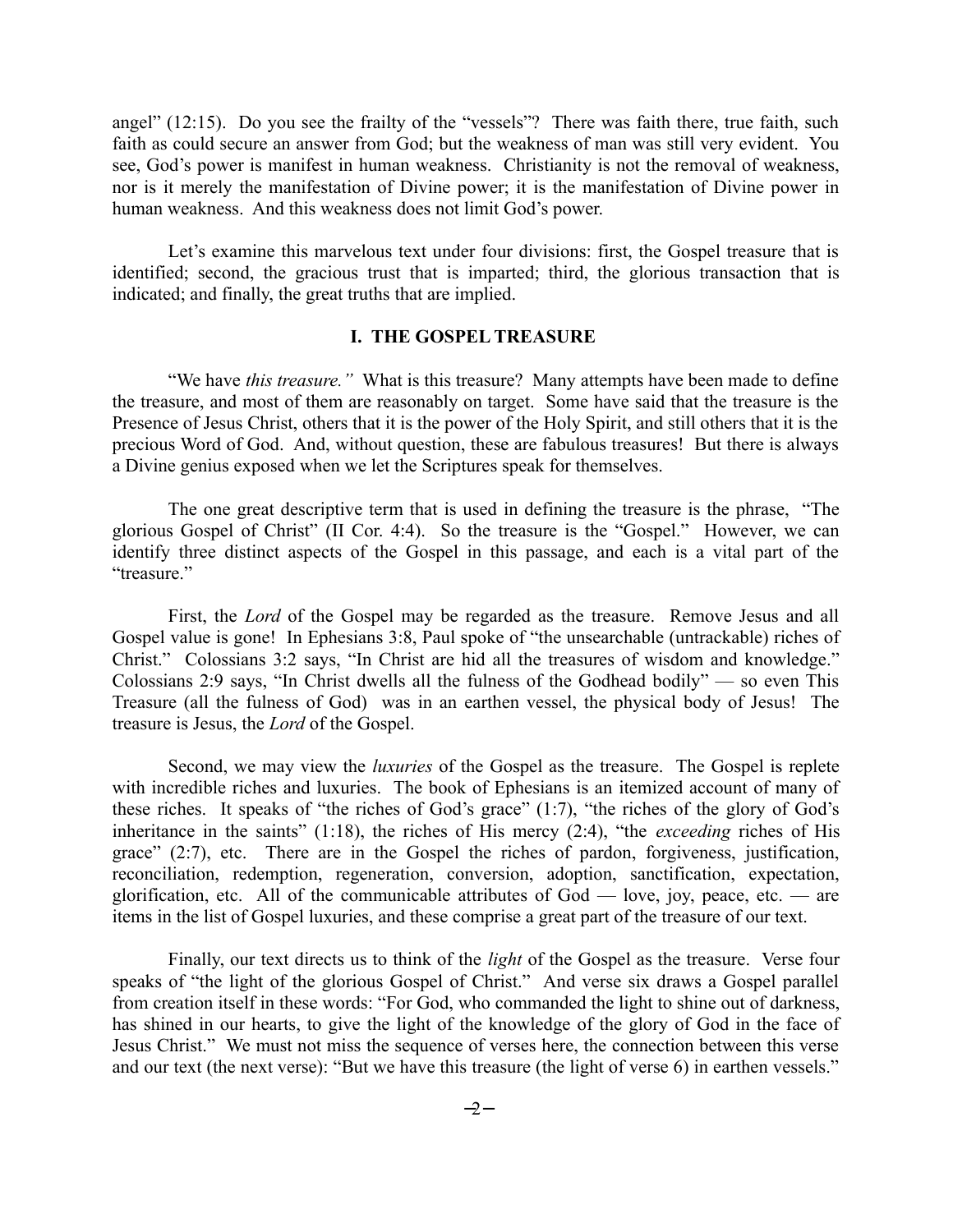There is no question in my mind that Paul refers here to the great story of Gideon's battle with the Midianites in these verses (see Judges 7:16-22). The Gospel light, like Gideon's lamps, is carried in earthen vessels (our lives). Just as a small, plain box may carry a costly jewel, or a plain and battered ship may carry a precious cargo, a weak lamp of clay may carry a brilliant light. Note that in the case of Gideon, the strategy of victory included both the breaking of the lamps and the blowing of trumpets. So our strategy for victory includes the release of the light of the Gospel (even if it means the breaking of the earthen vessels) and the sounding of the trumpet-notes of personal testimony. Our regular prayer should be, "O Lord, send out Thy light and Thy truth" by means of us (Psalm 43:3). Our text affirms again that Gospel victories are gained, not by an array of human might and effort, but by the treasure of Divine light in earthen vessels, and by the shout of faith that makes appeal to Heaven first, and then to the hearts of men.

So the great treasure may be viewed as the *Lord* of the Gospel, the *luxuries* of the Gospel, and the *light* of the Gospel. Having seen the Gospel *inventory*, we will now look at the dizzying truth of the Gospel's *investment.*

# **II. THE GRACIOUS TRUST**

"We have this treasure *in earthen vessels."* Just as Eastern kings and men of wealth often stored their fortunes of gold, silver, and jewels in earthenware jars, so God has deposited His greatest wealth in human lives. This deposit is made for two purposes: 1. For *safety*. Paul told his disciple Timothy to "guard the Gospel which has been deposited in your care." 2. For *service*. Paul also told Timothy to deposit this Gospel and all of its implications into the lives of others for the sake of multiplying the original investment.

There is a great example of this truth in the Old Testament book of Jeremiah (32:6-14). A cousin of Jeremiah had mortgaged his land. According to the law, the nearest of kin (the kinsman-redeemer of the Old Testament, a type of Christ) had the right to redeem the land and use it until the year of release, when it would revert to its original heirs. So Jeremiah bought the land for his cousin, and a bill of sale was received (and apparently copied). Jeremiah 32:14 says, "Thus saith the Lord of hosts, the God of Israel: 'Take these evidences, this evidence of the purchase (the receipt and its copy), one of which is sealed and one of which is open, and put them in an earthen vessel, that they may continue many days." Sometimes the "earthen vessel" was the nearest thing to a safety deposit box that existed in their society, so the documents were placed in an earthen vessel for permanent *security* and for *service,* if necessary. The story illustrates our text in a vivid way.

I have had the privilege of visiting the Bible lands on two occasions. Twice I have been in Egypt, one of the cradles of the Bible. To visit the Egyptian museums is an education in itself. In the British Museum in Cairo, there is a huge foyer. The foyer contains hundreds of stone busts and some golden goblets which had been used by the Pharaohs of Egypt. At one end of the hall is a large alabaster bowl about twelve feet in diameter. The bowl rests on a marble pillar. The guide may tell part of his tour group to walk to the other end of the hall where there is another bowl exactly like the first one. He tells them to lean over the bowl, but not to touch it.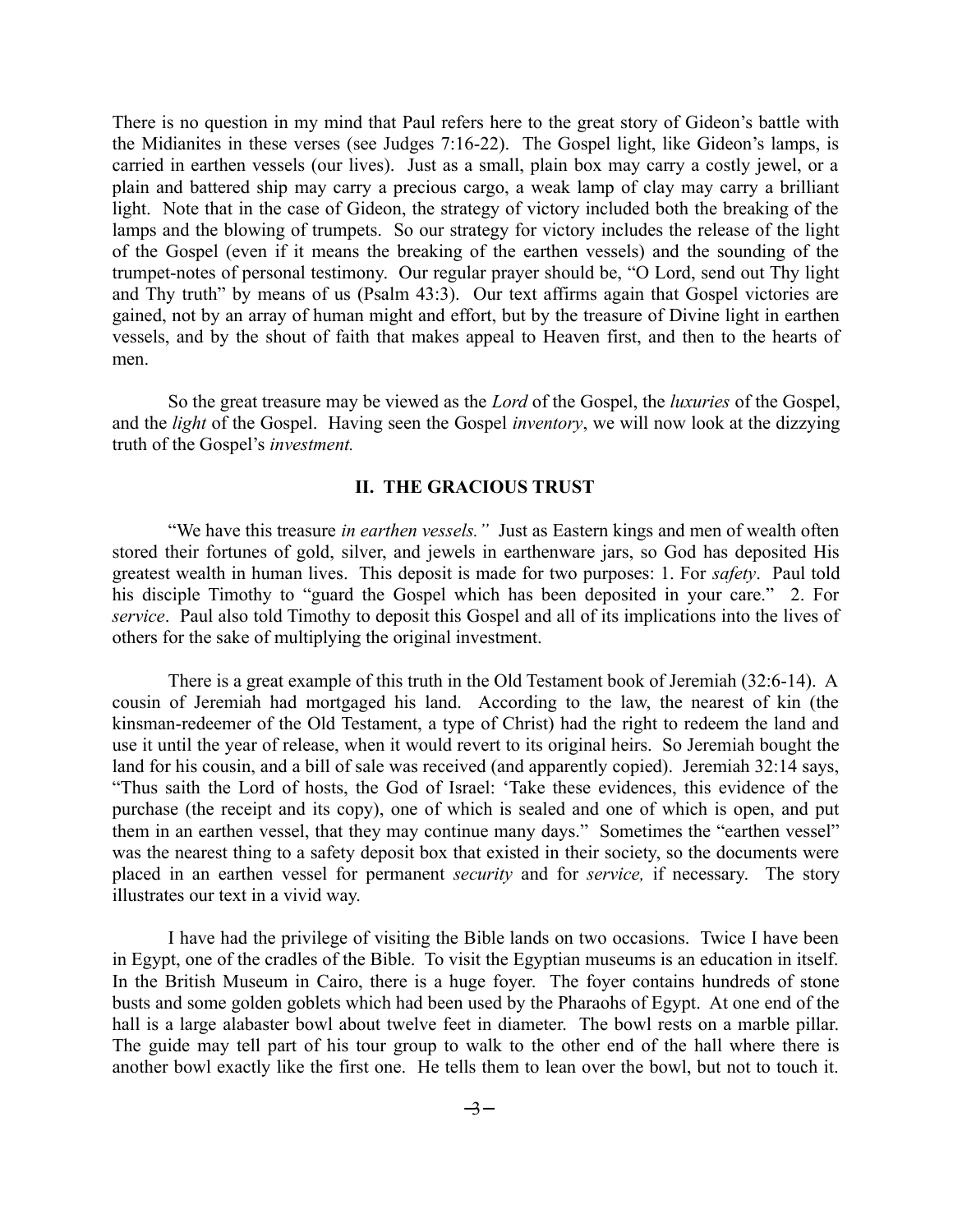Then he whispers in one bowl, and despite noise all around, the group at the other bowl can hear clearly every word. One pastor, after observing this acoustical phenomenon, said, "What an illustration! God can speak to us in that still, small voice even when there is noise and thunder around us, and we can hear Him distinctly, provided our hearts are in perfect tune with His, even as these alabaster bowls are in tune with each other."

In one of the other rooms of the museum, a row of cracked earthen vessels stand on the most prominent display shelves. The guide explains the "inconsistency" of making these equal to the brass, gold, or silver vessels. The tourist's attention is directed to the jars themselves. Careful observation reveals that the bottoms of the jars have been sawed off and new clay bottoms have been substituted. These earthen jars were among the goblets, pitchers, and golden bowls in the tomb, and all of the excavators wondered why they occupied such a conspicuous position. Then one day an administrator of the museum stopped near them for a minute when the afternoon sun shone directly on the clay jars. Something glinted through a crack near the bottom of one jar. His curiosity was aroused. The jar was taken to his office, examined, and finally broken to pieces. You can imagine their surprise when they found that the clay bottom was three inches thick and that embedded in it were some of the crown jewels of a Pharaoh. They quickly collected the other earthen vessels and sawed off their bases. When they broke them up, they found the balance of the priceless jewels. Here is a practical illustration of the profound truth presented in our text. "We have this treasure in earthen vessels."

The New International Version of the New Testament identifies the earthen vessel as "a clay pot." Here is the *strange strategy* of our God! The fabulous treasure is contained in "a clay pot." What insights and explanations arise from this truth. Each Christian is one of the earthen vessels. We are "earthen," so we see *our need of God*. We are so easily scarred, marred, shattered, and broken.

And we are "vessels," so we see (do we dare to say it?) *God's need of us!* The plain and simple fact is that God must have *carriers, containers, conveyors* for His treasure. The treasure is spiritual, and must have some kind of material conveyance. So this principle presents itself: *Having shown Himself once in Jesus in a perfect way, God now shows Himself (in a modified, reduced, but real way) through our ordinary humanity.* A great trust, indeed!

Until John Keats wrote his immortal poem, "Ode to a Grecian Urn," few would have seen anything exquisite enough for poetry in a Grecian urn! And until we realize that our ordinary humanity is to be a display case for God's eternal treasure, we will see little that is truly exquisite about human life.

Let me mention three properties that are evident in "earthen vessels." First, earthen vessels are *fragile*. Even the finest one is very sensitive and highly breakable. God did not insert His treasure in a crush-proof box, or a solid lead vault, or wrap it in styrofoam padding. He put it in earthen vessels, and this strategy often makes for pain and injury. Over the years, if you had explored in my home, you might have found an assortment of broken coffee cups. These cups might have been used at breakfast any morning. Among ourselves, we are quite at home drinking our coffee out of chipped or slightly cracked cups! Christians must remember: if I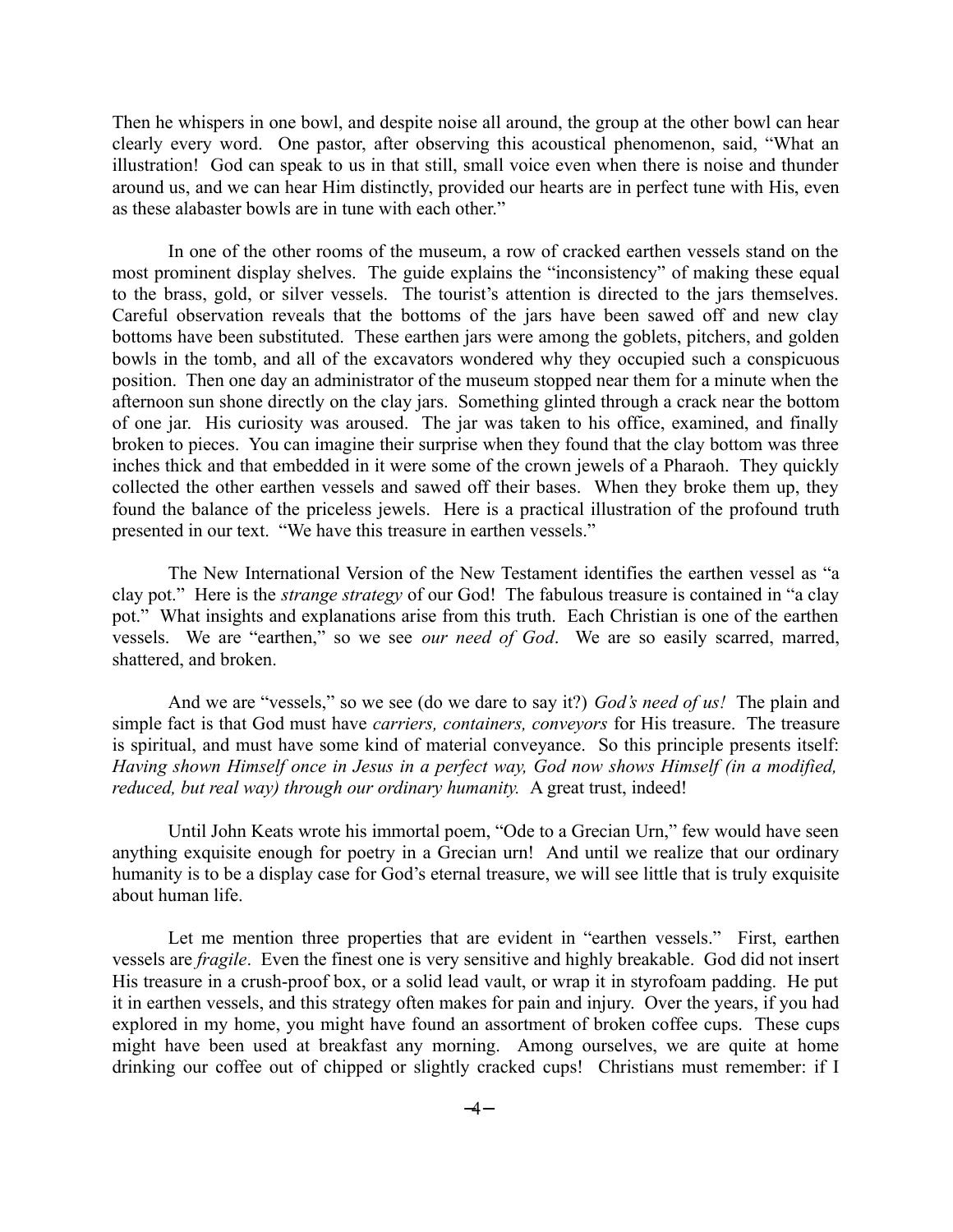agree to carry God's treasure in my earthen vessel — and in the company of *other* earthen vessels — I am likely to become a cracked pot before I am finished!

In the famous Aesop's Fables, there is an interesting story of two pots, one of brass and one of clay, which found themselves in a raging flood, hurled along by the racing waves. The brass pot cried out to the earthen pot to come close to it so that it would be protected. But the earthen vessel replied, "No, no, to get too close to you is to run the risk of shattering." It survived only as it remembered that it was an *earthen* vessel. And so, our usefulness depends upon our understanding that we are feeble witnesses, and "it is not by power, nor by might, but by My Spirit, saith the Lord of hosts."

Second, earthen vessels are *fallible.* There is never a guarantee that an earthen vessel will succeed at the job for which you want it. Someone has called this "God's calculated risk." You understand the grave limitation of such language, but you should also understand the meaning of it. There is a line in Francis Thompson's fabulous poem, "Hound of Heaven," that echoes what we are and how we sometimes feel about ourselves. He describes how he had desperately run away from God until God finally caught him. Then God said to him, "Of all earth's clotted clay, (you are) the dingiest clot." Have you ever felt that way, that you are the dingiest clot of all earth's clotted clay? You feel that way *all the time,* you say? Then remind yourself that God does not believe that you are *too* dingy, *too* dirty, *too* delicate, *too* common, to contain and convey His treasure.

Finally, earthen vessels are *functional*. Clay jars are normally *made* for *some practical use.* Museums the world over are full of earthen vessels, but they were not originally designed to be ornaments. They were made to carry water, or wine, or for multiple other purposes. When I was in Israel the first time, I made a choice picture of a modern-day "woman at the well" beside Jacob's well in Sychar of Samaria. She is dressed as if she was trying out for a Hollywood role — in blue and white robes. She has a tall earthen jar balanced on the top of her head. It made a beautiful and stately picture, but that jar wasn't made to form a fragment of an American tourist's photo album — it was made for a practical purpose. A vessel is often used to *carry* and to *pour.* So is God's earthen vessel. But note: the vessel must be *fillable* to be *functional*. It may be fragile and fallible, but it is functional if fillable. This is God's strategy, and *He makes no apologies for it!* He has alway operated this way. It is not as if He wanted something better, but has to put up with the likes of us. Oh, no! If you believe God is marking time with you until an angel shows up, you have misread the contract. Earthen vessels are God's first (and only) choice.

But we have a problem with this strategy — we simply can't believe it! This is revealed in our hero-worship and in our idolatry of size and success. Indeed, guess what the earliest heresy was in Christian history. It obviously would concern the Person of Christ, and you might guess that it would attempt to deny His Deity. But no! Instead, it was an attempt to deny His humanity. And Christians have been guilty of modified versions of this heresy — in their own lives and in the church — ever since that early date. But it is God's design to deposit and display His Fortune in common, ordinary "clay jars."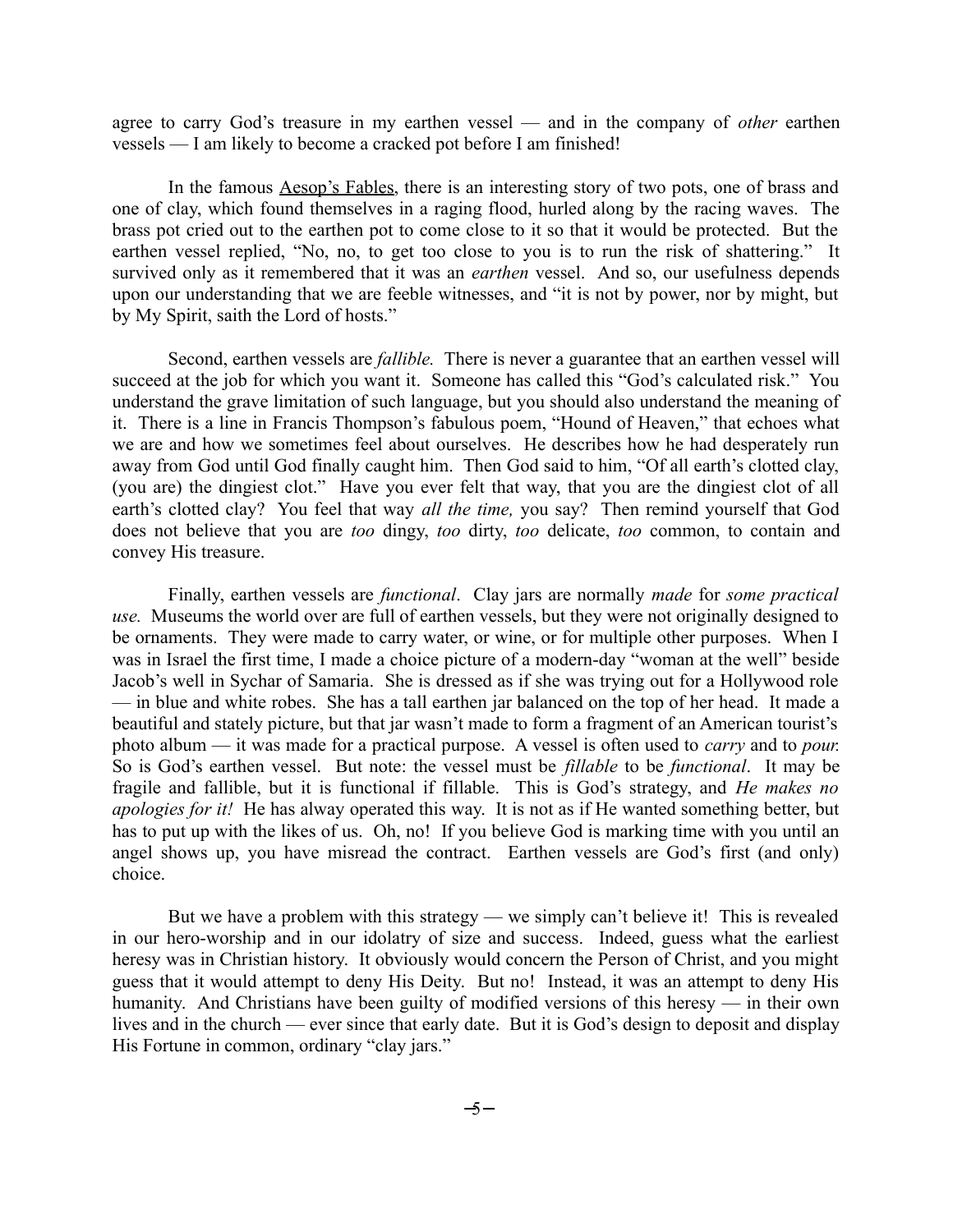#### **III. THE GLORIOUS TRANSACTION**

Note the stated reason for this strange strategy. "We have this treasure in earthen vessels, *that (in order that) the excellency of the power may be of God, and not of us."* Why does God do it this way? Why does He not employ bionic women and six million dollar men? Why does He use timid, uncertain, stumbling, fumbling Clark Kents instead of sensational, supernal Supermen?

The answer is both simple and profound. The grand reason why frail men are employed to preach the Gospel and do God's work is that the glorious salvation that results may conspicuously appear as the work of God, and not of man. Both God and the Gospel gain glory from the weakness of the vessels in which they are contained. This is God's way of keeping us alive to what is really going on. Thus, He keeps us ready for *His* performance, *His* working, *His* surprises. He wants to make it *perfectly clear* that it is *His power alone* that does the necessary job. We are left weak in order to make clear that it is God and God alone who is strong.

To illustrate this "excellency of the Divine power," Paul introduces his own experience. In him, we can clearly see the "earthen vessel." In this context, he tells us that he was "troubled on every side, perplexed, persecuted, cast down, and always bearing about in the body (the earthen vessel) the dying of the Lord Jesus." But in Paul we can also clearly see "the abundance of the Divine power." Though he experienced all the above trials, he was not distressed, not in despair, not forsaken, not destroyed, and *the life of Jesus was made manifest in his mortal body (*see verses eight through eleven).

"That the excellency of the power may be of God and not of ourselves." Consider this principle, first, with reference to *God.* When this is the working strategy of Gospel advance, something that exemplifies God is produced. Something that displays God, something that exhibits God, something that demonstrates God, is produced. *Only in this way is something worthy of God produced.*

Then, consider this principle with reference to *ourselves* as Christians. The excellency of the power "is not of us." This understanding will keep us humble and will keep us near to Him who is our strength. It also will prevent our discouragement. II Corinthians 4:1 says, "Therefore, seeing we have this ministry, as we have received mercy, we faint not." The awareness of this ministry and our reception of mercy for this ministry provides encouragement to us.

Finally, consider this ministry with reference to our *hearers.* If they understand this matter, their expectancy will be turned toward God and not toward us. Furthermore, other Christians who receive the ministry of the treasure through us will be inclined to pray for us, knowing how helpless we are without the anointing of the Holy Spirit. What a transaction occurs when we understand our status as earthen vessels and fully depend upon the "abundance of the power which is from God!"

#### **IV. THE GREAT TRUTHS**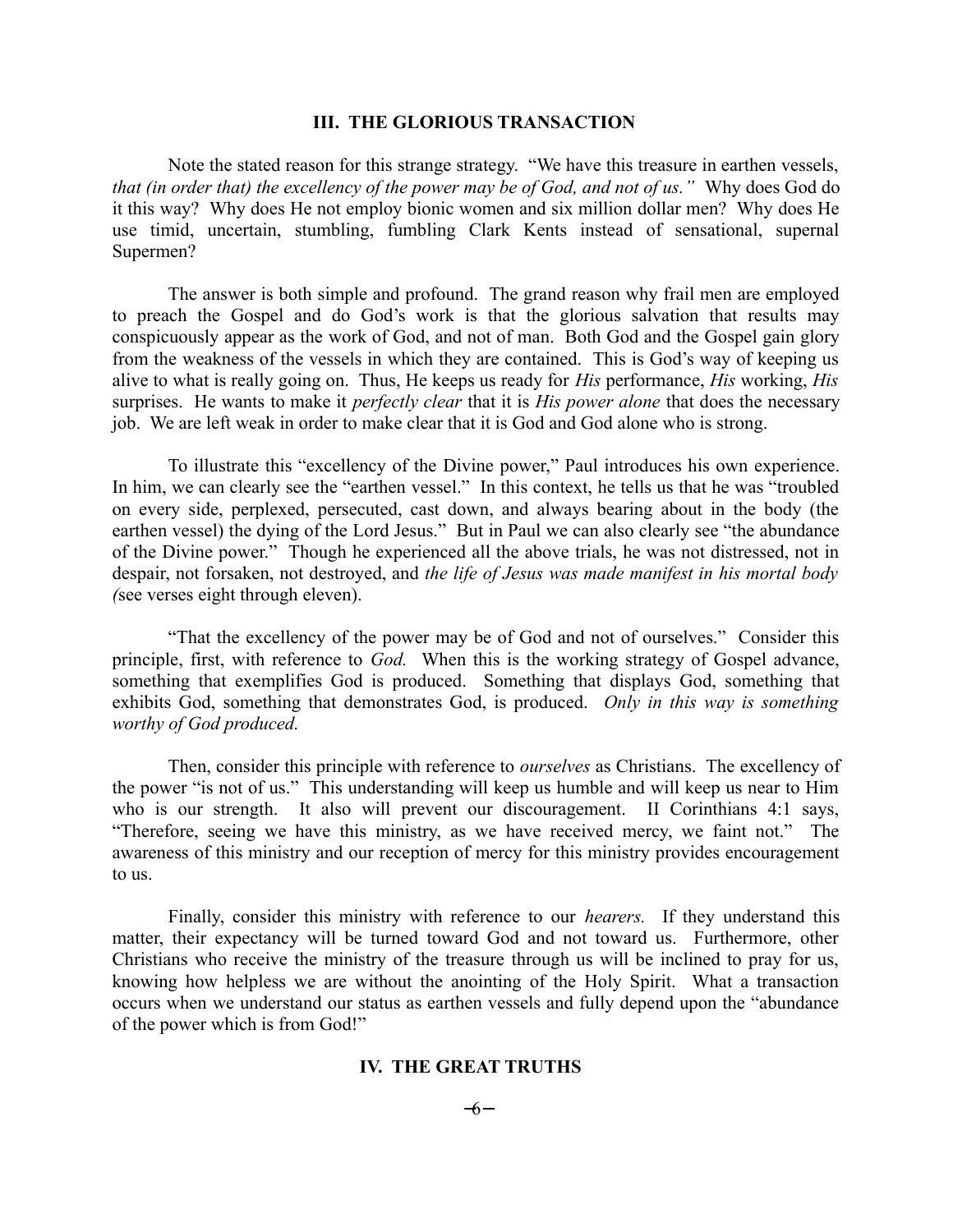There are several great truth implied by the statement in our text. First, we note the importance of the proper *control* of the vessel. If *you* control the vessel, you will invariably put the wrong things into it and will use it for wrong or inferior purposes. However, if *God* controls it, He will fill it with Himself and all the attending benefits of His Presence, and will use it only for eternal purposes. Good news! When we belong to Him, these earthen vessels are held in His hand. Revelation 1:16 speaks of the "candlesticks" (churches) and the "stars" (servants of the churches). It says, "He (Jesus Christ) has in His right hand the seven stars." We are in the Divine hand to be protected, to be filled, to be poured out — and to be *broken*, when necessary.

Second, we see the importance of the *content* of the vessel. We are to bring our *emptiness* to Christ in order that He might fill us with "all the *fulness* of God" (Eph. 3:19). Dear friends, let us not remain empty vessels. A vessel of gold or silver may be of considerable value though it be empty. But an "earthen vessel" is good for little if it is not available to its master. Its master *puts in* what He wishes, and *pours out* when and where He wishes. Christians are here to be filled and poured out — both at the Master's discretion. If people are wise, they will not want the vessel as much as they want the contents of it. It is far more important to be rightly related to the Treasure than to the earthen vessel!

Third, we see the importance of the *context* in which the vessel is used. A clay jar filled with water in a house filled with water faucets will be of very little consequence. A Christian whose "ministry" is sitting in church analyzing and rejoicing in the treasure will be of little use. He is just one vessel among many. But that same vessel of water in a blistering desert could mean the difference between life and death. When we circulate "in the desert," we are in a world of people dying of thirst, and from within us should flow rivers of living water (John 7:37-39).

Finally, we note the importance of the *condition* of the vessel. Every Christian is to be a "vessel unto honor," not a dishonorable vessel. A vessel can be rendered useless by being dirty or cracked.

This entire symbol may seem frightfully inconsistent, that so great a treasure should be placed in an earthen vessel, like a priceless jewel enclosed in a clay box, or a lovely picture in a tawdry frame, or a king's crown in a cracked and dingy case in a dusty museum, yet *this is precisely the strategy of our God.* This is His very best strategy, for it was His strategy in the coming of Jesus. The treasure of everything God is was wrapped in the human flesh of the body of Jesus. In the old Negro spiritual, "Sweet Little Jesus Boy," there is a poignant line which says, "Please forgive us, Lord, we didn't know who you wuz." It was not the simplest thing in the world to recognize, for "this treasure" came in an "earthen vessel."

Then, this is God's strategy for the living of the Christian life and for Gospel advance. A vessel of clay is well-suited to represent the human body and the Christian life. The body is highly subject to damage, danger, disease, decay, and death. A vessel of clay is bound to break sooner or later. Yet, through this unworthy kind of lamp the light of God may shine. God's best strategy for Gospel advance is still to place His treasure in an earthen vessel and charge that poor vessel to carry the treasure to someone who hasn't yet come to share in its wealth.